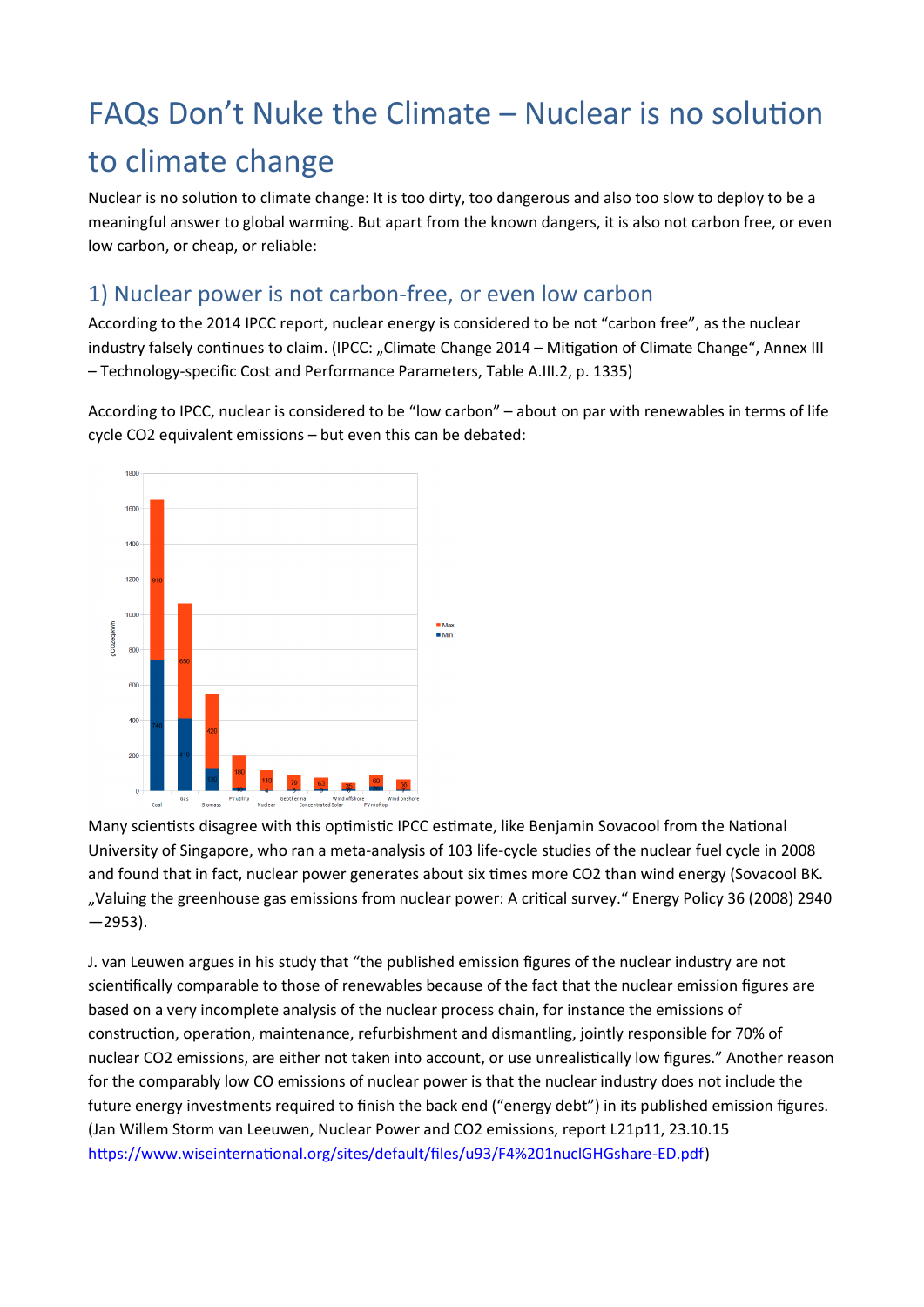## 2) Nuclear power is tiny in terms of global emissions

Nuclear power only produces about 10% of world electricity and less than 5% of global energy. Electricity generation only accounts for 25% of greenhouse gas emissions (Key World Energy Statistics 2015. [www.iea.org/publications/freepublications/publication/KeyWorld2016.pdf\)](http://www.iea.org/publications/freepublications/publication/KeyWorld2016.pdf). That means that under the most positive assumptions nuclear power currently only prevents 1.25% of global greenhouse emissions from energy production. Even the lofty – and financially unviable – goal of some nuclear lobbyists to triple nuclear power generation worldwide would only reduce greenhouse gas emissions by less than 5% – and only if the assumption is to replace coal instead of boosting exports of fossil fuels or energy sourced from fossil fuels.

#### 3) Nuclear energy blocks renewables – no subsidies for nuclear

Direct and indirect public / taxpayer subsidies for the nuclear sector in terms of research and development, education of nuclear scientists and engineers, construction of nuclear power plants, hidden price subsidies for electricity, reduced insurance liabilities, clean-up and decommissioning costs, waste management, etc., are all drawing away money from the renewable sector. Excess capacity from nuclear plants literally flood the electric grids so that cheaper and cleaner renewables are either not developed or are not fully used.

The ongoing attempts by the nuclear industry to get access to climate funding mechanisms such as the Green Climate Fund have to be stopped, a full cost accountability for nuclear energy has to be implemented.

#### 4) Nuclear energy can't compete with renewables

Among many studies, a recent study by the DIW (German Institute for Economics) [\(www.diw.de/documents/publikationen/73/diw\\_01.c.546408.de/diw\\_econ\\_bull\\_2016-44-1.pdf\)](http://www.diw.de/documents/publikationen/73/diw_01.c.546408.de/diw_econ_bull_2016-44-1.pdf) shows that nuclear power is not competitive financially:

"New nuclear power plants are very expensive to build and even at high carbon prices, nuclear power is not competitive. […] Model calculations show that nuclear power would disappear from Europe's power generation mix by 2050 were the decision based on economic factors and cost considerations alone.

In Western Europe, the UK and France are still determined to implement their plans to build new nuclear power plants. But the model calculations for these two countries indicate that complete electricity sector decarbonisation by 2050 would also be possible without nuclear power."

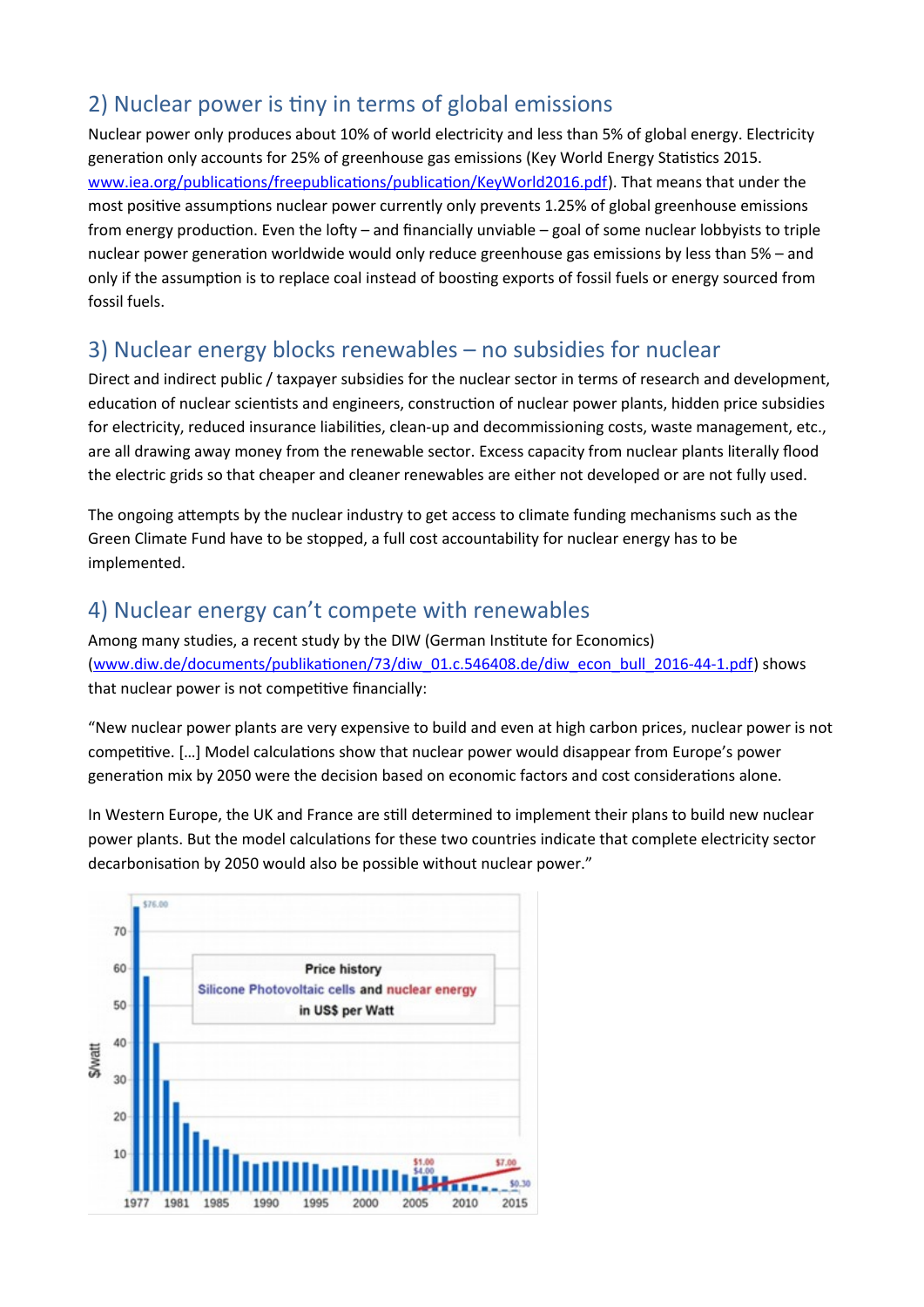### 5) Hidden costs of nuclear energy are not taken into account

The front-end costs for the mining and production of uranium are kept low by criminally negligent safety and health standards in uranium mines and human rights abuses towards indigenous communities. Examples include the situation of the Cree and other First Nations in Canadian uranium mining regions in Ontario and Saskatchewan, the impact of uranium mining on the Aborigine populations in Kakadu National Park, Radium Hill or Olympic Dam, Australia or the health effects of chemical leeching of uranium in South Africa's Witwatersrand region around Johannesburg.

The back-end costs are also not taken into consideration: decommissioning of nuclear reactors, clean-up as well as storage and security of nuclear waste cannot be calculated yet and a substantial portion will be paid for by taxpayers for generations to come. Just recently, the government had to admit that there will be a cap on the amount of money the nuclear industry will pay for waste storage - costs which in all likelihood will spiral out of control in the coming centuries. (The Guardian: "Secret government papers show taxpayers will pick up costs of Hinkley nuclear waste storage".

[www.theguardian.com/uk-news/2016/oct/30/hinkley-point-nuclear-waste-storage-costs\)](http://www.theguardian.com/uk-news/2016/oct/30/hinkley-point-nuclear-waste-storage-costs)

#### 6) Nuclear power is not reliable:

All nuclear power stations are subject to tripping out for safety reasons or technical faults within seconds – and do so: "That means that a 3.2GW nuclear power station has to be matched by 3.2GW of expensive 'spinning reserve' that can be called in at a moments notice." (Dispelling the nuclear 'baseload' myth: nothing renewables can't do better! Mark Diesendorf, The Ecologist, 10<sup>th</sup> March 2016)

The older nuclear power stations get, the more accident-prone, but also the more unreliable the aging components get: with an average operating age of 29 years and rising, these kind of tripping events will continue to grow – and put more strain on the electricity grid. (Mycle Schneider, Antony Froggatt, The World Nuclear Industry Status Report 2016 [www.worldnuclearreport.org/The-World-Nuclear-Industry-](http://www.worldnuclearreport.org/The-World-Nuclear-Industry-Status-Report-2016-HTML.html)[Status-Report-2016-HTML.html](http://www.worldnuclearreport.org/The-World-Nuclear-Industry-Status-Report-2016-HTML.html))

An even more drastic example of nuclear unreliability is France in January 2017, where decades of falsifications by the forge Le Creusot led to the nuclear regulator ASN taking nine reactors offline for security reasons – documentation of the strength of the forged steel and carbon anomalies had been systematically falsified for decades. As a result, France had to import electricity not only from Germany, but also from Spain, Switzerland, Belgium – and the UK, and just about managed to survive the cold snap without blackouts (as every degree centigrade less in the winter months means an additional demand of 1000 MW in France where quite inefficient electric heating is still widespread). (The Economist, 1.12.16, France's nuclear-energy champion is in turmoil, [www.economist.com/news/business/21711087-electricit](http://www.economist.com/news/business/21711087-electricit-de-france-has-had-shut-down-18-its-58-nuclear-reactors-frances-nuclear-energy)[de-france-has-had-shut-down-18-its-58-nuclear-reactors-frances-nuclear-energy\)](http://www.economist.com/news/business/21711087-electricit-de-france-has-had-shut-down-18-its-58-nuclear-reactors-frances-nuclear-energy)

# 7) Nuclear energy is bad for your health

Various steps needed for producing nuclear energy which we call the 'nuclear chain' beginning with uranium mining and the transportation of "Yellow Cake", followed by its use for nuclear power or nuclear bombs, the reprocessing of used fuel rods to make plutonium, and ending in nuclear waste or fallout from nuclear explosions, produce long lasting health effects like cancer and leukaemia, non-cancer diseases and genetic effects and teratogenic effects like congenital malformations. Numerous medical studies show the enormous bad health effects of uranium mining to workers and locals where women and children are especially sensitive to low level radiation. (Grosche B et al. "Lung cancer risk among German male uranium